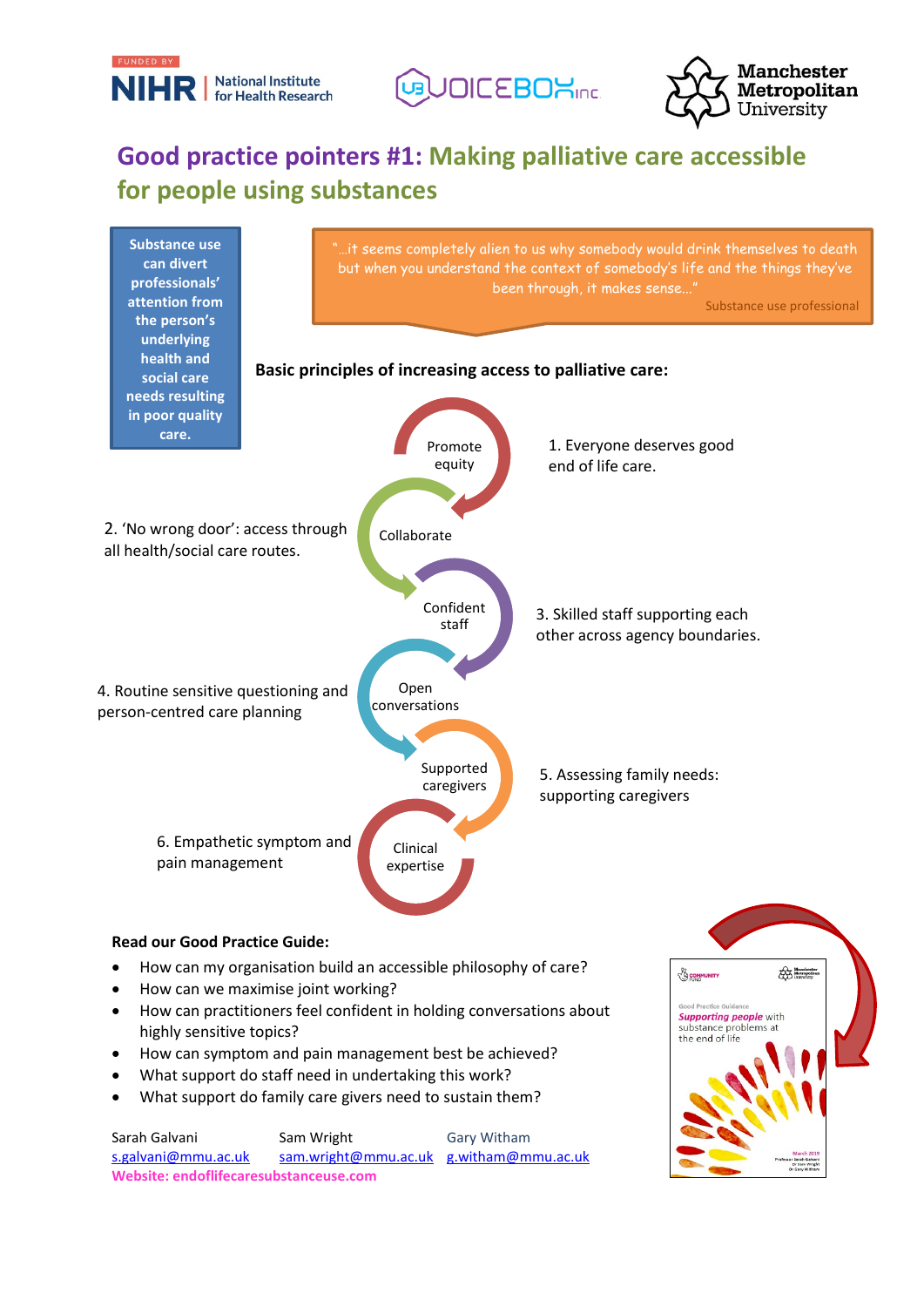





### **Good practice pointers #2: Opening conversations with people using substances whose health is concerning**

**You may be worried about what to ask and how to ask it – particularly if substance use or serious ill health are not topics you've talked about before.**

"[people using substances can be] quite suspicious and find it very difficult to trust that the healthcare providers have their best interests at heart" [Hospice professional]

'Opening' questions you may want to ask about someone's health:

- I feel concerned about your health and would like to support you as best I can. Could we talk about it a little?
- I worry that you are becoming unwell and I'm not supporting you enough with that. What can I do to help?
- How do you feel things have been with your health recently? Have you had any concerns about it?

Opening questions you may want to ask about someone's alcohol or other drug use:

- Can you tell me about your alcohol and other drug use at the moment and how it's helping you at this time?
- We will not judge you for your use of alcohol/other drugs, we just need to make sure we can give you the right care and medication – we don't want to make things worse for you.
- To what extent would you like to change anything about your drinking/drug use at this time?

Even if someone (e.g. a referrer), has already given you information on the person's health conditions, social care needs or use of substances, it can be worth asking the person if anything has changed or whether there's anything they'd like to add. You may be less threatening than the person who originally asked and may get more or different information.

Where there is shared knowledge and acceptance that someone is approaching the end of their life, questions could include:

- What do you want your end of life to look like? Is there anything you'd like to change?
- Would you like to be supported to continue drinking or using when you are at the end of life?
- How can we make your end of life experience what you'd like it to be?

Sarah Galvani Sam Wright Gary Witham [s.galvani@mmu.ac.uk](mailto:s.galvani@mmu.ac.uk) [sam.wright@mmu.ac.uk](mailto:sam.wright@mmu.ac.uk) [g.witham@mmu.ac.uk](mailto:g.witham@mmu.ac.uk) **Website: endoflifecaresubstanceuse.com**

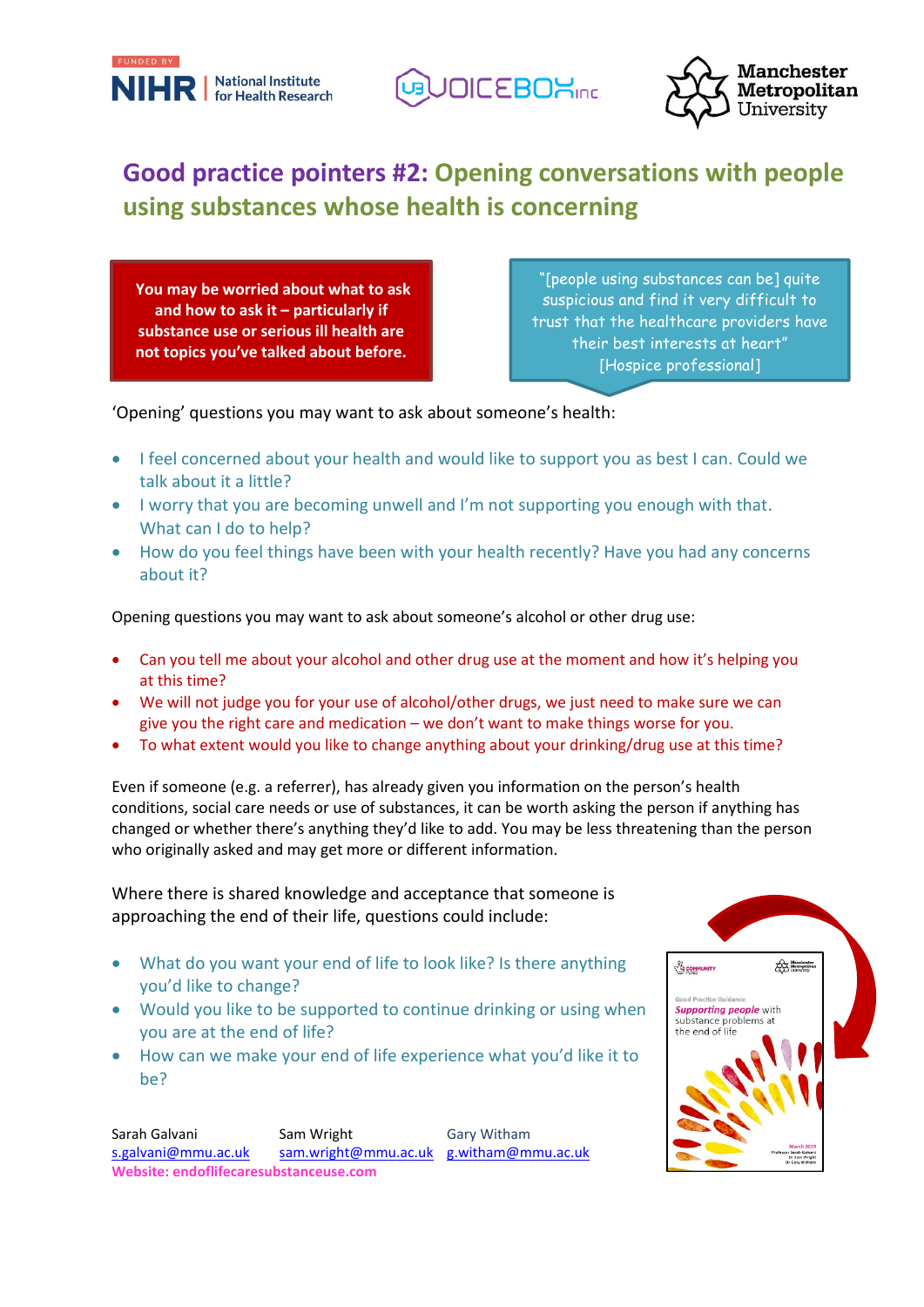





# **Good practice pointers #3: Understanding the complex needs of people using substances who have serious and advancing ill-health**

Evidence suggests that people who use substances have multiple and complex needs. Identifying, and responding to people using substances at the end of life, is limited due to these overlapping and multiple needs.

#### **Responding to complexity:**

- Understand that your best intervention will be about supporting the person across all of their needs, not just the one you're professionally trained to focus on.
- Start with the person's priorities – this builds trust and evidences you're listening.
- Determine who else is involved in their care and seek permission to make contact.
- Establish if there are any family and friends that the person who like support to contact.
- Be prepared to advocate for the person with other services that might have been negative or dismissive of the person previously.
- Refer people to social care where declining self-care risks their safety and wellbeing.
- Do not 'discharge' someone until you know there is a care plan in place.
- Remember these multiple needs are set in the context of many experiences of hurtful stigma and stereotyping. Be different.

Sarah Galvani Sam Wright Gary Witham [s.galvani@mmu.ac.uk](mailto:s.galvani@mmu.ac.uk) [sam.wright@mmu.ac.uk](mailto:sam.wright@mmu.ac.uk) [g.witham@mmu.ac.uk](mailto:g.witham@mmu.ac.uk) **Website: endoflifecaresubstanceuse.com**

"The thing that strikes me most about people is the loneliness and the isolation. … they've been diagnosed with predominantly liver complaints, physical health complaints and have deteriorated and deteriorated until they've passed away usually on their own. … the thing that strikes me is I suppose is the feeling of hopelessness that clients have."



**The Measure** 

BCOMMU

**Supporting people** with<br>substance problems at<br>the end of life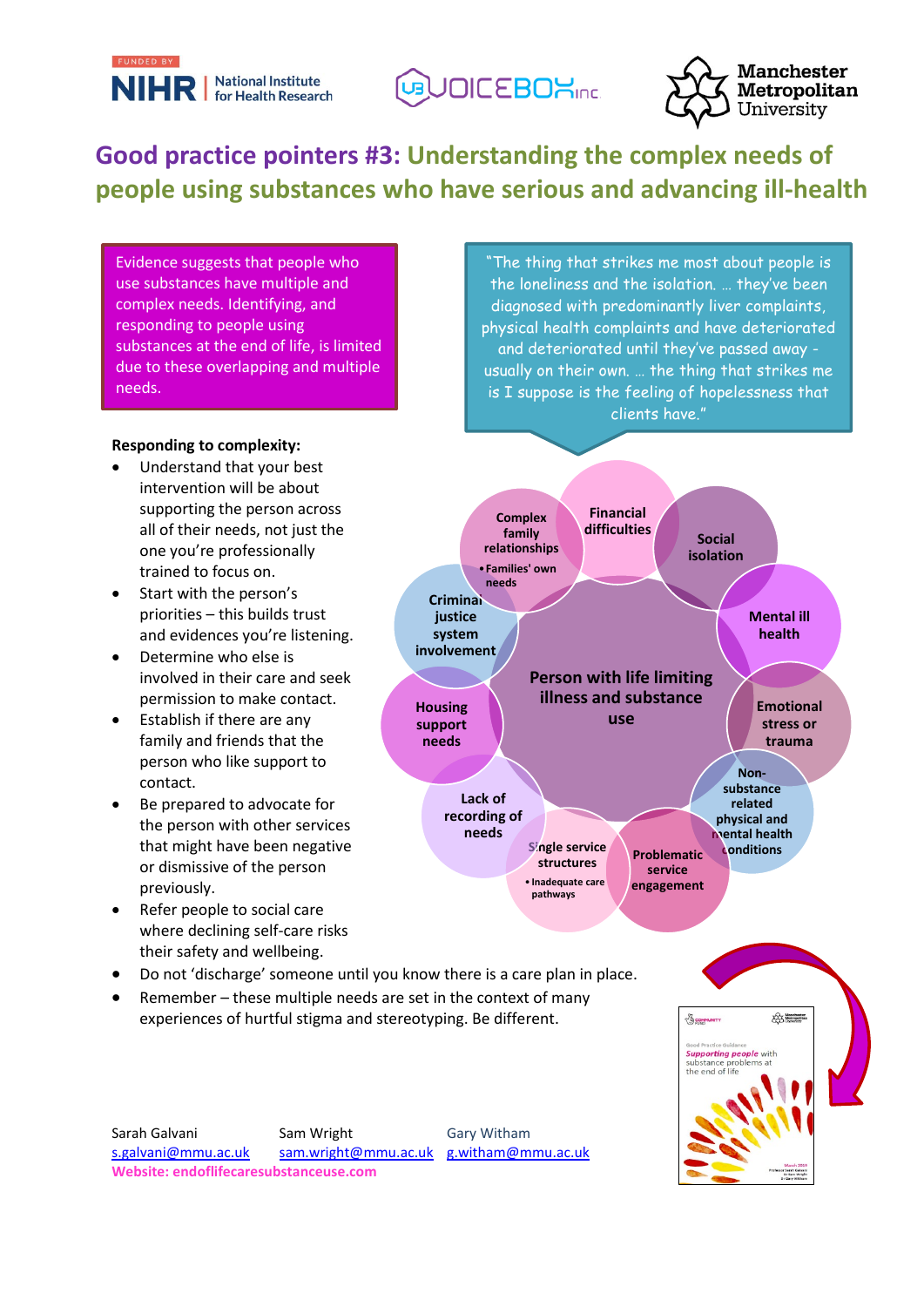





## **Good practice pointers #4: Overcoming stigma for people using substances who have severe ill-health**

The stigma attached to substance use, and the negative stereotypes relating to people who use substances deter them from getting health and/or social care and negatively impact their families and carers too.

"They often … are victims of something that's happened to them. But towards the end of their life, they're almost demonised for their behaviour. But they did originally start off as people that society would have real sympathy with, through sexual abuse, stuff that's happened to them as a young adult or child, … society doesn't look at what originally started that off." [Substance use professional]

| <b>Problem</b>                                                                                                                                                               | <b>Solution</b>                                                                                                                                                                                                         |
|------------------------------------------------------------------------------------------------------------------------------------------------------------------------------|-------------------------------------------------------------------------------------------------------------------------------------------------------------------------------------------------------------------------|
| People using substances are reluctant to engage with<br>health and social care services because of previous<br>negative attitudes towards them.                              | Acknowledge this and the need for you to win their trust.<br>Be explicit that you are not there to judge them, you're<br>there to care for them.                                                                        |
| Health problems are attributed to substance use by<br>$\bullet$<br>some clinicians with no further investigations until<br>they have 'stopped drinking' or using substances. | Help them to self-advocate by suggesting things they can<br>$\bullet$<br>say, e.g. 'I'd be grateful if you could listen to me - it's not<br>just the drinking/drug use that's a problem for me.'                        |
| Poor or absent care, or lack of timely health care, can<br>lead to increased suffering for the person and their<br>family members.                                           | Maximise the care you can offer. Advocate for them with<br>other health professionals flagging up the risks of not<br>intervening.                                                                                      |
| Practitioners make assumptions that people know<br>about their health condition.                                                                                             | Often they do not, even at high levels of substance use.<br>$\bullet$<br>Check out their understanding of their health condition<br>and talk with them about its symptoms and treatment.                                |
| Assumptions are made by prescribers about people<br>wanting prescription medication to misuse it, when in<br>fact they are unwell.                                           | Don't make the same assumption. Talk to people about it,<br>be open about your concerns. Be non-judgemental in tone.                                                                                                    |
| People do not discuss and/or hide their substance<br>$\bullet$<br>use within end of life/hospice settings due to<br>anticipation of negative attitudes and reduced care.     | Ensure you ask everyone about their alcohol or other drug<br>$\bullet$<br>use sensitively and confidentially (ie. not in an open ward).<br>Be explicit that you're not there to judge but it helps to<br>know about it. |
| Families, friends and carers feel unable to discuss<br>their relative's ill health because of the shame and<br>stigma about their substance use.                             | Offer whatever support you can to family and friends.<br>$\bullet$<br>Sometimes a sympathetic ear or gesture is all that's<br>needed. Provide information on family support where it's<br>available.                    |



Sarah Galvani [s.galvani@mmu.ac.uk](mailto:s.galvani@mmu.ac.uk) Sam Wright [Sam.wright@mmu.ac.uk](mailto:Sam.wright@mmu.ac.uk) Gary Witham [g.witham@mmu.ac.uk](mailto:g.witham@mmu.ac.uk)

Website: Endoflifecaresubstanceuse.com

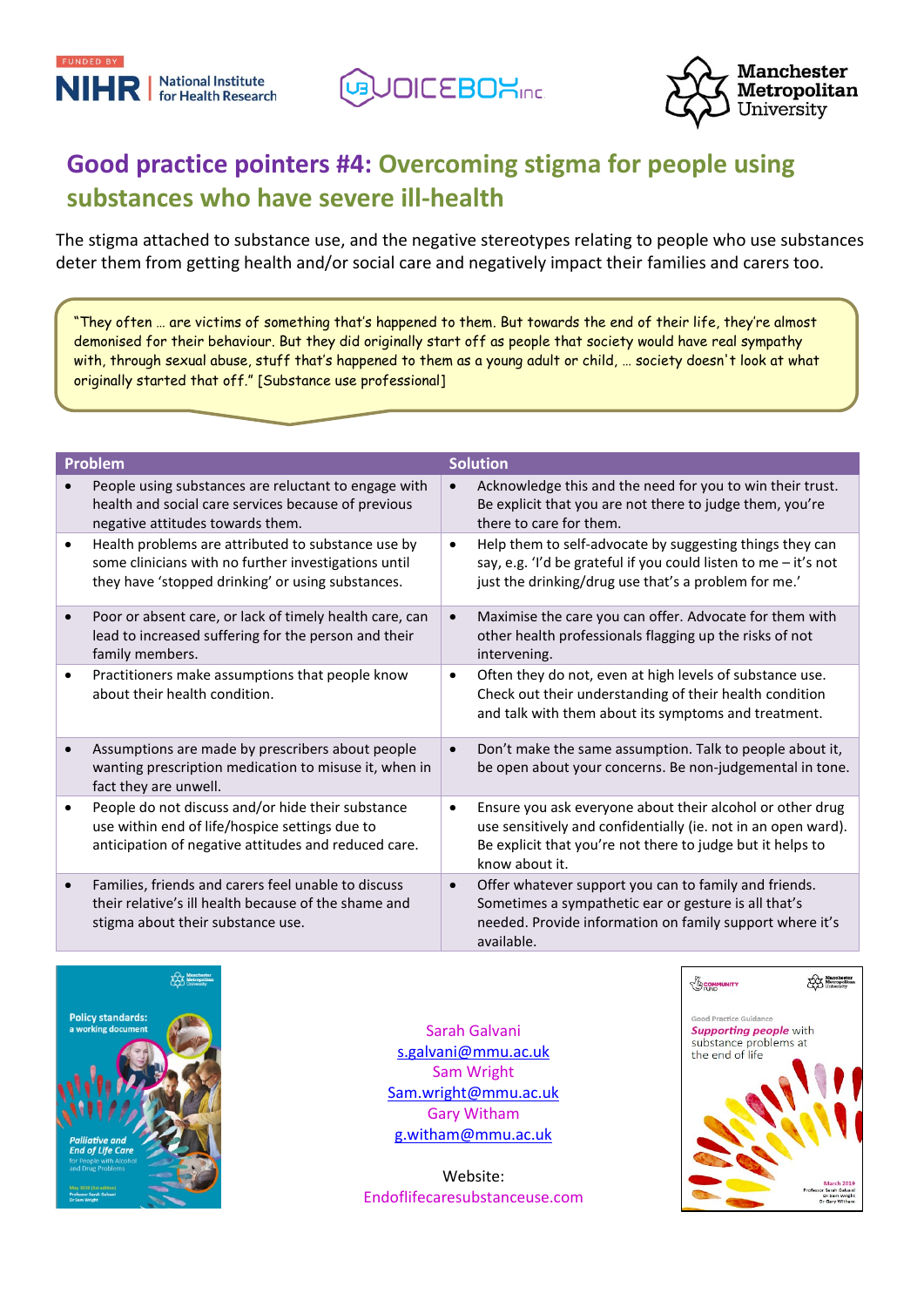

**JOICEBOXINE.** 



## **Good practice pointers #5: Supporting the families and friends of people using substances who have severe and advancing ill health**

Family members and close friends are the main carers for people whose health is deteriorating. The stress and pressure upon them are intense, both emotionally and physically, particularly where relationships have become estranged or strained.

**Services often work with family members in relation to their relative's needs. Families are often the person's primary carers and need support in their own right to ensure their own good mental and physical recovery before, during and after their caring role.**

"One night I woke up in the night … I just heard this scream. And it was me and I screamed on the landing. … I just couldn't stop screaming – and [the neighbours] called the police … that's how ill we all were." (Mother)

"I remember when I actually got him into hospital and it was just me and [my son] there at first and the doctor, just she rubbed my arm...It was very empathetic I think and very helpful at that point." (Mother)

Families report feeling unable to talk to people about their relative's illness and death because of the shame and stigma that surrounds substance use. Supporting family and friends may only require the simplest gesture or the briefest of sympathetic conversations to make a world of difference to the person. However, more formal structures for professional-led and peer-led family support within services need to be developed. The **practice recommendations** below are based on our research with families of people using substances at, or near, the end of their lives (Yarwood et al. 2018):

• Acknowledge the need for family support, in their own right, as they care for a relative using substances at the end of life. They may need practical advice as well as emotional support or empathetic responses.

• Consider your own/ agency's response to family members. How it can be improved?

• Strengthen your communication with family members around end of life, unpredictable health trajectories and associated uncertainties – you may be the first person to talk to them about it.

• Ensure you have a list of family support services handy for people with relatives that use substances and for family members bereaved through a relative's substance use. Keep it nearby so you can provide information quickly.

The **policy recommendations** below are drawn from our research learning:

- Ensure professionals are clear how to support family members/ friends
- Ensure policies about family support includes guidance on working with family members where there are concerns about their substance use, behaviour or safeguarding concerns.

• Consider introducing dedicated bereavement support for families of people who used substances – this could be 1-1 or a peer-led group in person or online.

• Consider the provision or expansion of proactive community outreach and hospital in-reach service delivery models to encourage family (and their relative's) engagement with services.





Sarah Galvani [s.galvani@mmu.ac.uk](mailto:s.galvani@mmu.ac.uk) Sam Wright [Sam.Wright@mmu.ac.uk](mailto:Sam.Wright@mmu.ac.uk) Gary Witham [g.witham@mmu.ac.uk](mailto:g.witham@mmu.ac.uk) Website: endoflifecaresubstanceuse.com